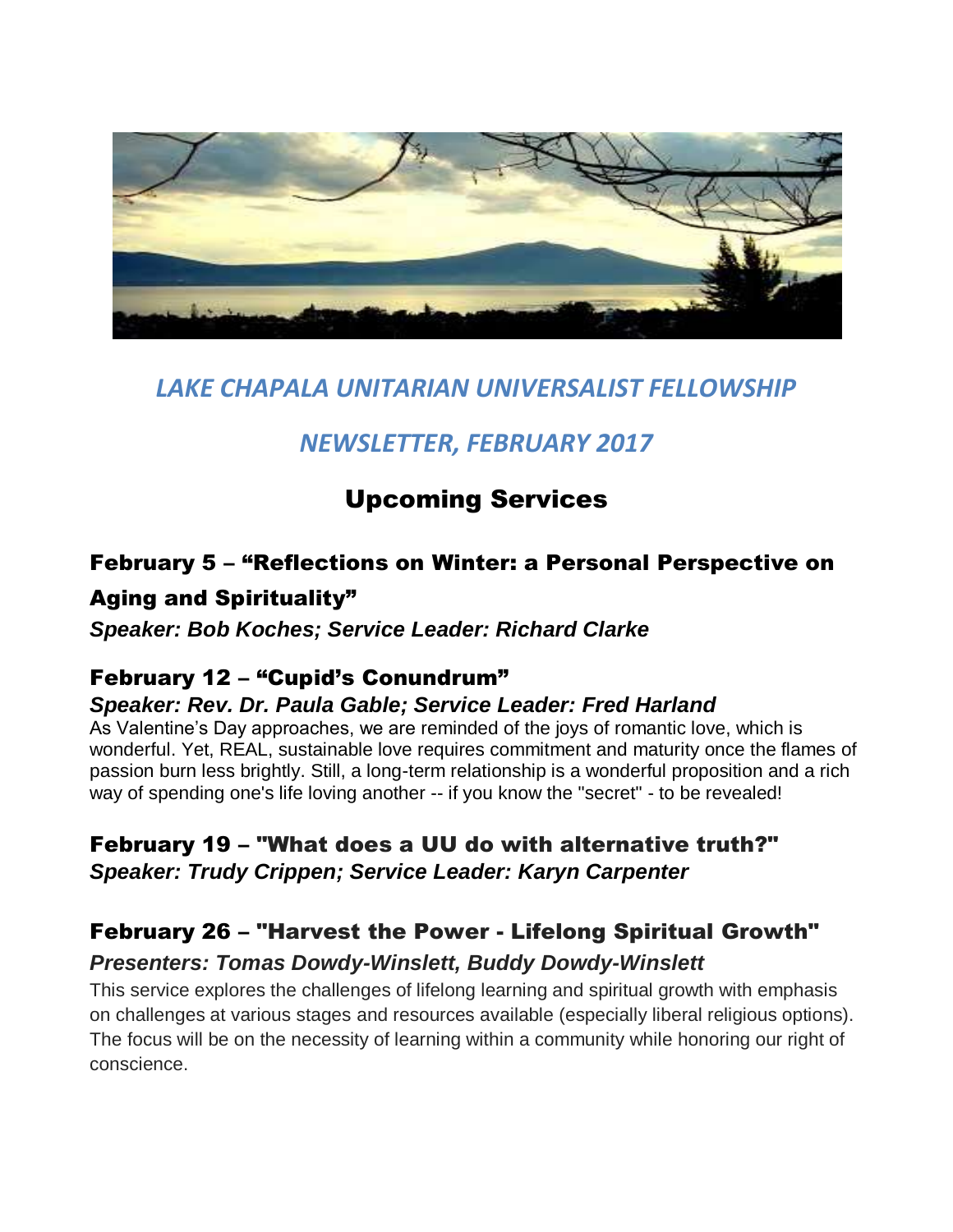

# The LCUUF Annual General

**Meeting** was held following the service and a potluck lunch on January 22<sup>nd</sup>. President Fred Harland called the meeting to order. Secretary Jan Manning reported that 41 members were present.

Following are highlights from the reports presented and a synopsis of decisions taken.

# President's Report

*(Fred Harland)*

- It has been a very busy and momentous year. Thanks to all board members, especially retiring secretary, **Jan Manning**.
- The past year began with a move to our wonderful **new location**, and a **celebration of our 10th Anniversary.** We had much to celebrate – a growing, welcoming, and supportive Fellowship, a decade of Sunday Services and support to the Mexican community.
- Two major new initiatives took shape over the year: **pledging and seeking a part time contract minister**.
- **David Miller and Heidi MacLennan** provided leadership on the issue of pledging. The congregation voted to approve pledging for 2017 at a special congregational meeting held on November 27th.
- Heidi thanked the congregation for the generous pledging response.
- A Dec.18<sup>th</sup> Special Congregational meeting voted to approve the proposal from Rev. Daniel O'Connell of Houston to advertise for a part time contract minister to be located here, but supervised and supported by the team in Houston.
- We remember and honor the two members who passed away this year, **Sheldon James and Maureen Peterson.**
- Thanks to all members who served on committees and to the 3 retiring chairs**: Donna Burroughs, Membership; Susan Miller, Outreach; and Kathy Koches, Sunday Services.**
- Sincere appreciation as well to the **many individuals** who contribute in a variety of ways to our Fellowship. (15 named, too many to report here!)
- We hosted 2 Visiting Ministers, Rev. Jorge Espinel in March, and Rev. Gary Kowalski in January.
- Rev. Gary Kowalski facilitated two planning workshops during his visit, a congregational goals workshop on Jan. 8 and a follow-up one with the board and committees on Jan.14<sup>th</sup>.
- The congregational **goals workshop** identified our strengths and weaknesses, what difference we want to make, what actions to take to address our aspirations and our priorities for a half-time minister. These workshops identified what we hold to be important:
	- (a) Adult religious education,

(b) Services and sermons (with the minister both working on them and helping us to be better Service planners and presenters).

(c) Outreach, to the Mexican community and getting people to know us better.

- These three issues will continue to be a focus both of our efforts and of our priorities for the minister.
- Other issues mentioned include improving public relations and social opportunities, and adding Spanish to our services. Work will continue on all these goals under the leadership of the board.
- Having successfully moved to our new  $location$ , celebrated out  $10<sup>th</sup>$  anniversary, instituted pledging, and agreed to look for a part-time minister, we now look forward with confidence to the many challenges ahead.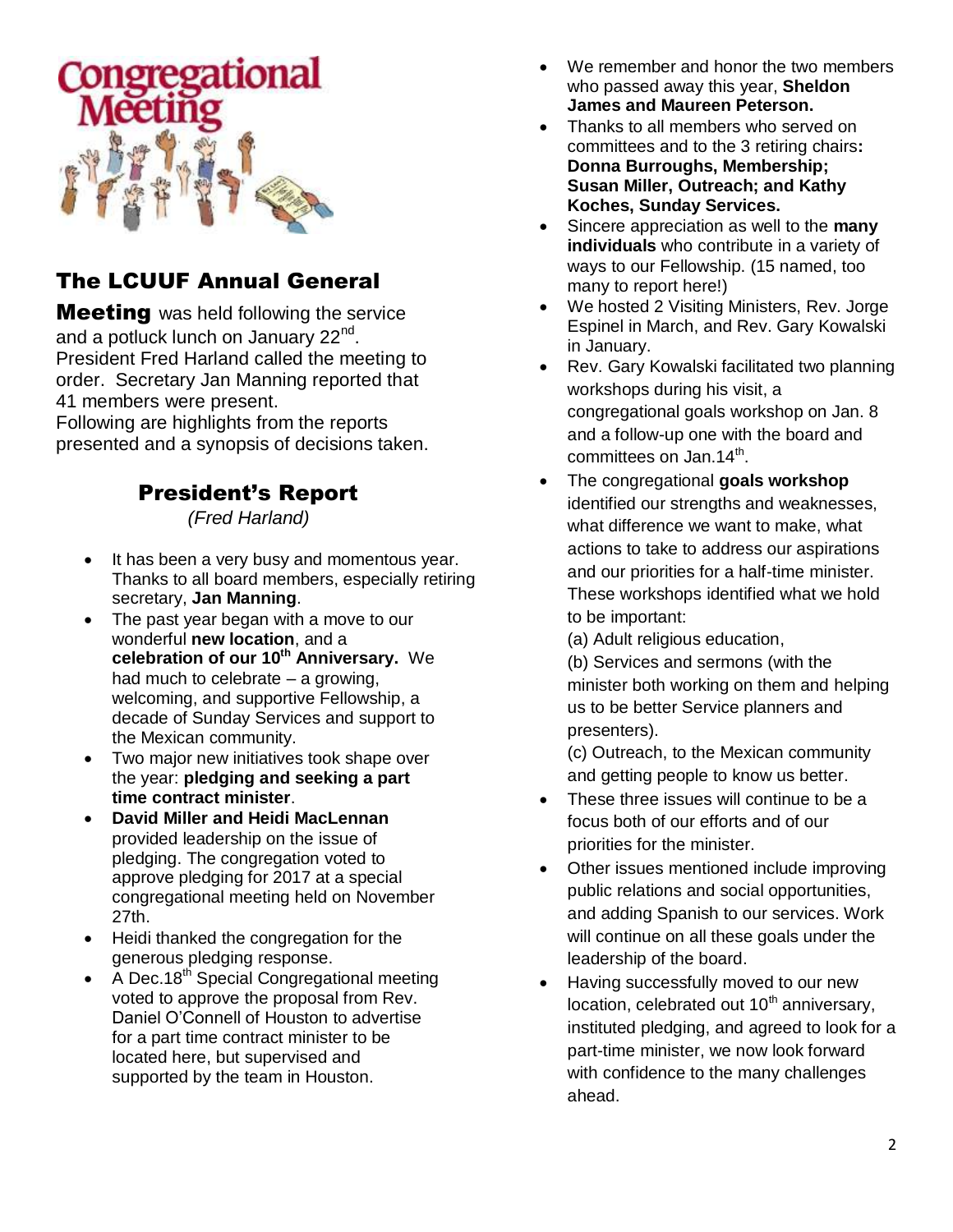### Committee Reports



#### Ministerial Selection Committee Report *(Teresa Sande, Vice-President)*

The Committee, composed of Dave Miller, Trudy Crippen, Tom Dowdy-Winslett, and Teresa Sande, met in mid-January with Visiting Minister, Rev. Gary Kowalski and Board President, Fred Harland, to review progress in defining congregational goals and to consider the details of the selection process. A summary profile of the Fellowship had previously been sent to Houston for the purpose of recruitment.

- The Committee decided a priority was to furnish candidates with comprehensive information concerning the interests and needs of the Fellowship. It was further agreed that a **congregational survey** would be an invaluable tool for soliciting and communicating this crucial data. The Committee expressed strong hope that all members of the Fellowship would participate in the process and support this important initiative by completing the survey when it is distributed in the near future.
- The Committee has expressed strong appreciation for the participation and support of the congregation in this new initiative and during a crucial time of challenge, change and significant growth. The patience and goodwill of Fellowship members have brought our congregation together during this exciting time of transition and maturation.

### Membership Committee Report

*(Marty Weston, Chair)*

- Wrote and sent for publishing to the Guadalajara Reporter **two articles** featuring Lake Chapala UU and our principles.
- Conducted three new member ceremonies, resulting in **eleven new members.**
- Completed and distributed **redesigned name-tags for members.**
- Provided monthly content for the newsletter.
- In July started the **assistant greeter program.**
- Forms on the greeter table have been consolidated and/or revised.
- We gained Eric Luria and Val Marcum as committee members and said goodbye to Trudy Crippen and Jan Manning.
- We are in the final stages of completing the **"Membership Committee Responsibilities Guide".** This will give detailed descriptions of the committee's responsibilities.
- Marty Weston will continue to serve as chairman.

### Sunday Service Committee Report *(Kathy Koches, Chair)*

The Committee is responsible for planning and organizing high quality, diverse Sunday Services that reflect UU principles and sources of faith. To this end the committee encourages and coordinates the participation of members and friends, as well as provides resources and support as necessary. Members of the committee during 2016 were Kathy Koches, Karyn Carpenter, Lew Crippen, Nancy Jordan-Zanot, and Teresa Sande. Karyn Carpenter left at the end of March and Richard Clarke and Mardele Harland joined the committee. Karyn Carpenter, Nancy Jordan-Zanot, Kathy Koches, and Teresa Sande served as Sunday Service Coordinators during 2016. This is an important position and we thank them for their work on our behalf.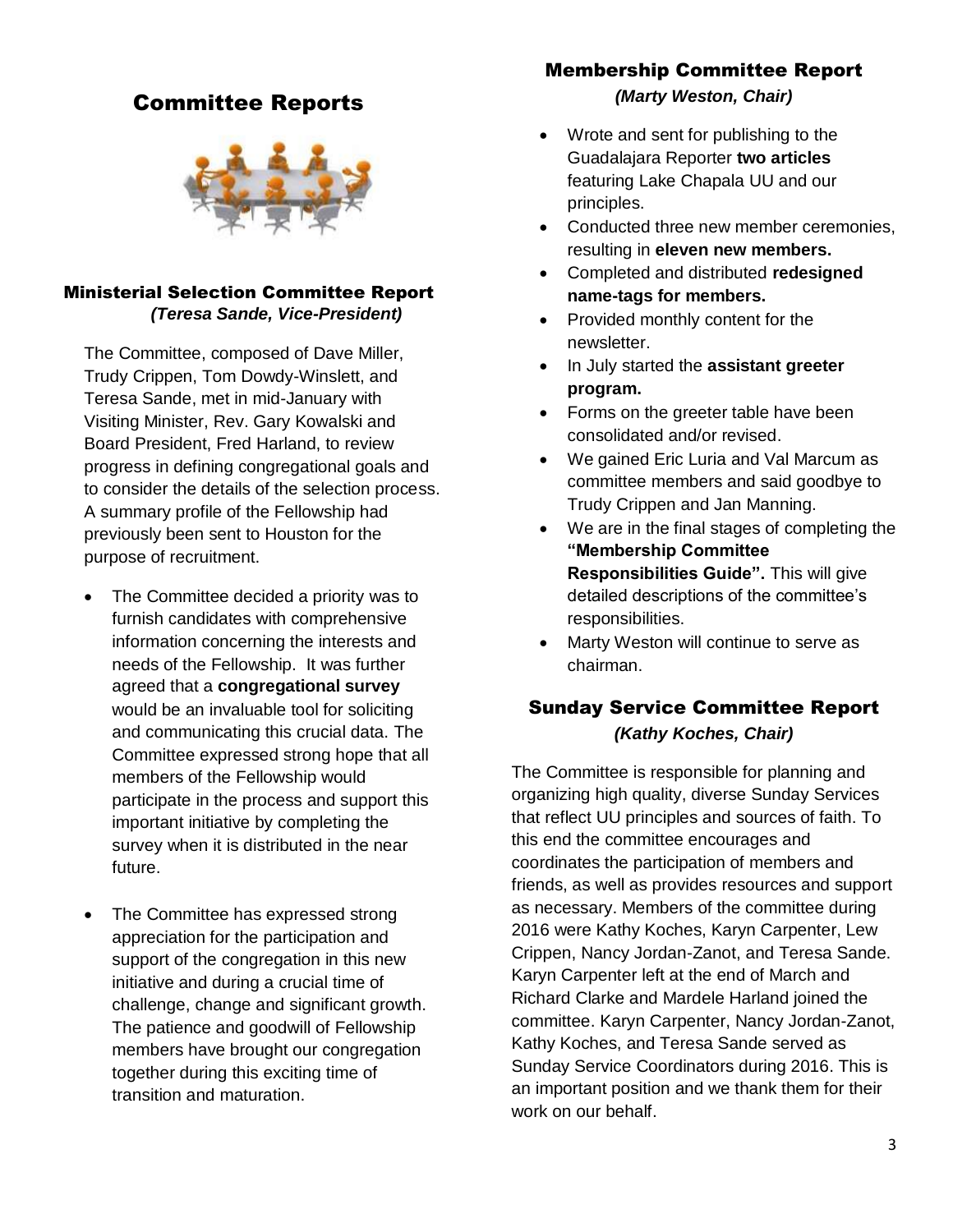52 Sunday Services were planned and presented by members and friends.

We had 4 outside speakers and 45 presentations given by members. We celebrated our pets at Writers' Sunday in February, and the 10<sup>th</sup> anniversary of our fellowship in March. We had a Book Share service in July and were pleased to have the San Juan Cosala Children's Choir for our celebration of Mexican Independence Day in September. We also had five services between October and December based on the book "A Chosen Faith".

The LCUUF Choir, under the direction of Bob Koches and accompanied by Rodrigo Leal Murillo continues tp provide musical inspiration for our services and Mardele Harland accompanies the hymn singing at our servicers.

A planning meeting was held in January 2017 to review our services of 2016 and plan for services in 2017. Kathy Koches will step down as chairperson after serving on the SS Committee for six years. Mardele Harland will serve as the new chairperson. Catherine Luria joined the committee. The service coordinators for 2017 are: Mardele Harland, (January, February, and March), Richard Clarke (April, May and June), Teresa Sande (July, August, and September) and Lew Crippen (October, November, and December). A sincere thank you to all who gave presentations, served as leaders, sang in the choir, or contributed in other ways to Sunday Services in 2016.

#### Care Committee Report *Lynn Cleek, Chair*

The care committee was expanded midyear to a team of five, including myself, Joan Jaquish, Lori Fjelsted, Paul Bennett and Buddy Dowdy-Winslett.

We have sent cards and emails, made phone calls, taken flowers and cake, and visited with those in the fellowship who have needed a hand or just someone to listen to them.

Please remember that we can only do this if we know that you are in need. If you need us, let us

know; or if you know of someone in the fellowship who we might be able to help, please advise us through email or take us aside at the fellowship. We are easy to spot with our lovely care scarves covered in hearts (donated by Buddy Dowdy-Winslett and Tom Dowdy-Winslett).

### Outreach Committee Report *(Susan Miller, Chair)*

At last year's AGM, LCUUF voted to support **the Centro de Desarrollo Women's Health Clinics**  operated by Silvia Flores in two locations (Ajijic and Tephua, Chapala) and the **Hungry Children of Mezcala Food Program.** Total contributions to the two organizations to date were:

| \$56,208MX |
|------------|
| \$1,800MX  |
| \$7000MX   |
| \$28,455MX |
| \$18,953MX |
|            |

This represents 45% of our actual 2016-2017 budget. There is a further payment of \$1687 due the end of January to the Centro project.

Also as a result of a vote taken last year, LCUUF continued to support the Hungry Children program conducted by Tania Ruiz Martinez. Donations from members and friends resulted in a total donation of \$28,455MX from February to August of 2016. Due to a change in school policy regarding the in-school food program, the program was terminated last fall. Subsequently, the children are being fed a daily meal at an off-site location. The cost of these meals is being borne by the Anglican Church. The soccer program was terminated in the fall due to lack of participation by the children.

**A Motion to increase support to the Women's Health Clinics in 2017 by 20% to \$24,000 was approved.** Consideration will also be given to supporting the children of Mezcala through donations of underwear, socks, school supplies, and sweaters or jackets.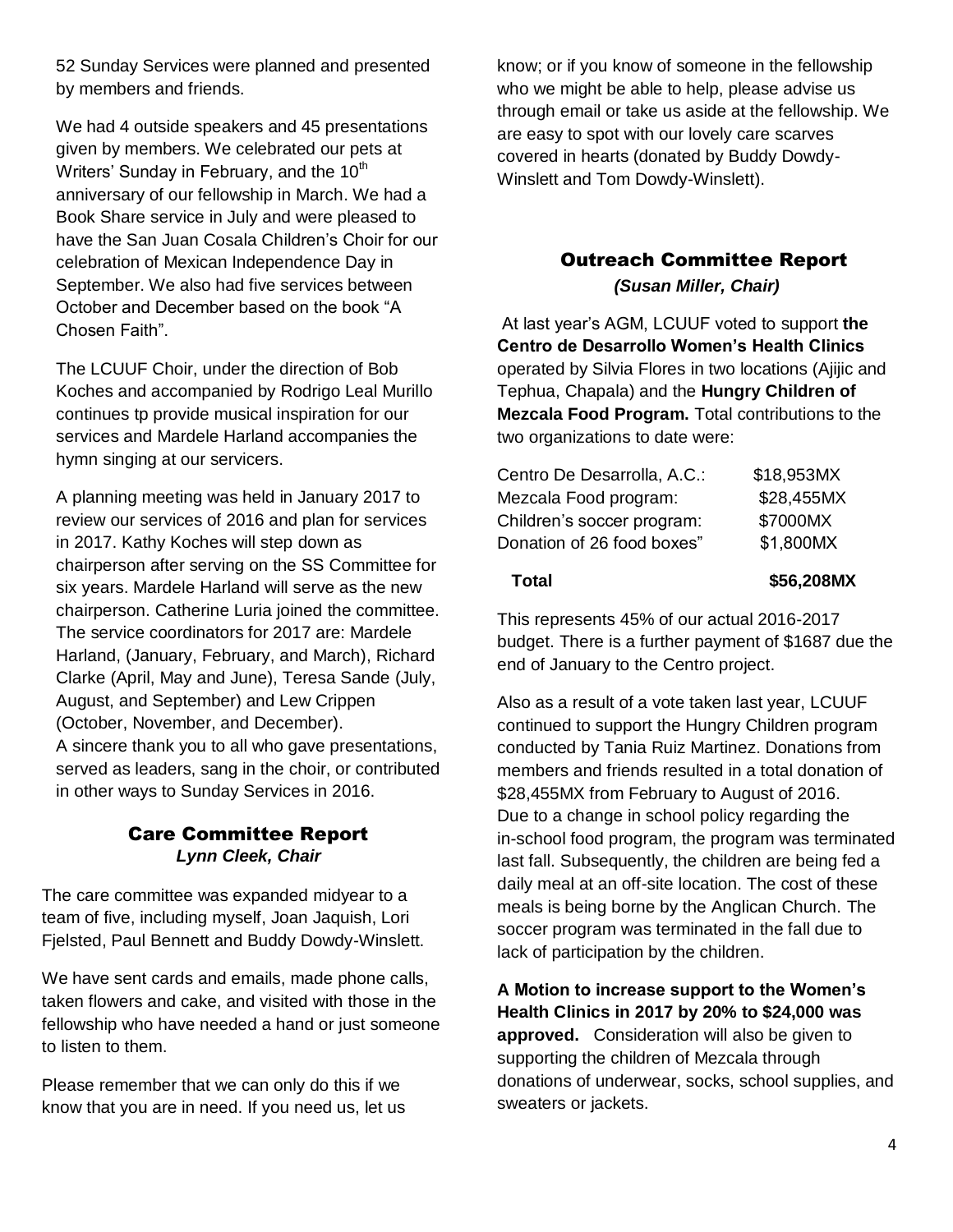### Treasurer's Report *(Gary Cleek)*

The financial records for 2016 -17 to the end of December were reviewed. The bank balance as of Dec. 31<sup>st</sup>, 2016 is \$151,975, an increase of \$11,064 from Dec. 2015. All committees are under budget and we will end the fiscal year with a modest surplus.

 Looking ahead to 2017-18, **Pledge totals as of Jan. 15th, 2017 are \$392,350MX**. Pledging is ongoing. We are in talks with the Houston UU church to determine the easiest and best way to donate in US dollars directly to the Houston Church. We should have the mechanics worked out very soon. Please let me know if this is how you want to pledge, so I can advise you how to do so as soon as I know. We are anticipating that you can donate by check or credit card and possibly PayPal. We also anticipate that the Houston Church can generate a tax deduction form that you can use for your IRS tax deductions.

#### **The budget for 2017/18**

Total revenues projected at \$392,350MX Total expenses projected at \$204,370MX Resulting in a net surplus of \$189,980M

Discussion followed. Gary explained that the rent is paid by a small group of members (Trudy and Lew Crippen, Norman and Sharon Woods, Paul Bennett and Jeanne Haely, Heidi MacLennan and Fred and Mardele Harland) and is separate from the budget. The question regarding the part-time minister's salary was answered by Fred and Gary. The total will be \$15,000 USD, \$10,000 of which is salary, the rest living expenses.

**Moved by Gary Cleek, seconded by Heidi MacLennan the 2017-18 budget be accepted as presented. Carried.**

#### Nominations Committee Report

(*Kathy Koches reported on behalf of the committee which also included Ellen McFarland and Marion Blackmer.)* 

**The following were elected by acclamation to two year terms on the Board of Directors: Treasurer: Gary Cleek Secretary: Eric Luria Member-at-large: Trudy Crippen**

**The 2017-18 Board also includes: President: Fred Harland, Vice-President: Teresa Sande Member-at-large: Heidi MacLennan Member-at-large: Joan Jaquish** 

**The following members were elected by acclamation to one year terms on the Nominating Committee: Paul Bennett, Kathy Koches and Mardele Harland.**



**Happy Birthday Greetings** to the following who celebrate birthdays in February: **13th** Donna Burroughs **16th** Janice Kimbal and Diane VanBrocklin **23rd** Susan Reynolds

## Upcoming Activities

**English Country Dancing continues at the Fellowship on Sunday, Feb. 5th and 19th, 2:45 to 5. Contact Catherine [CLuriaARNP@gmail.com](mailto:CLuriaARNP@gmail.com) for information.**



### Circle Suppers

Assignments for the first quarter circle suppers, to take place in February and March, 2017, are posted on the bulletin board. Hosts will be contacting their guests to arrange a mutually convenient date and time. This is a great way to get to know other members in a small group setting.